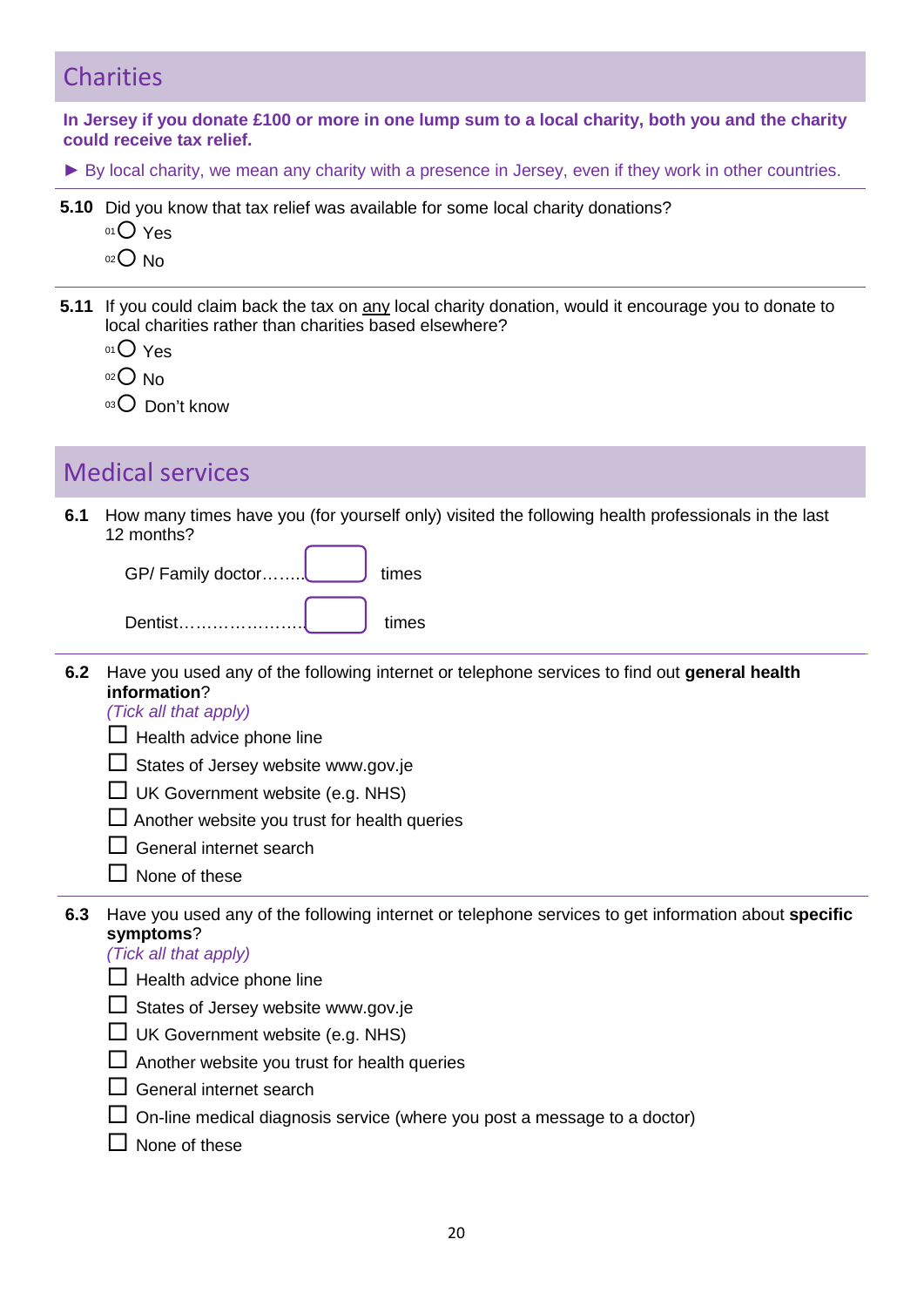# Medical services

#### **6.4** To what extent do you agree or disagree that:

|     | Tick one box in each row                                                                                                                                                                                                                                                                                                                                                                                                                                | Strongly<br>agree | Agree | <b>Disagree</b> | Strongly<br>disagree |
|-----|---------------------------------------------------------------------------------------------------------------------------------------------------------------------------------------------------------------------------------------------------------------------------------------------------------------------------------------------------------------------------------------------------------------------------------------------------------|-------------------|-------|-----------------|----------------------|
|     | On-line and telephone medical services are useful for<br>general health advice                                                                                                                                                                                                                                                                                                                                                                          | 01()              | 02    | 03()            | 04()                 |
|     | On-line and telephone medical services are useful if<br>I'm worried about symptoms and want to get answers<br>quickly                                                                                                                                                                                                                                                                                                                                   | 01()              | 02    | 03              | 04()                 |
|     | I would use an on-line or telephone service to help<br>me decide whether I need medical treatment                                                                                                                                                                                                                                                                                                                                                       | O(1)              | 02    | 03              | 04()                 |
| 6.5 | Are you registered with a GP in Jersey?<br>$01O$ Yes<br>I go to question 6.7<br>$02O$ No<br>I please answer the next question                                                                                                                                                                                                                                                                                                                           |                   |       |                 |                      |
| 6.6 | Which of the following reasons best describe why you are not registered with a GP in Jersey?<br>(Tick all that apply)<br>Don't know how to register<br>Have not had time to register<br>No need - generally in good health<br>Can't afford to go to the doctor<br>I haven't lived in Jersey long enough / don't intend to stay<br>Don't like going to the doctor<br>I access medical treatment elsewhere (e.g. abroad)<br>Other reason, please specify: |                   |       |                 |                      |
| 6.7 | Are you registered with a dentist in Jersey?<br>$01O$ Yes<br>I go to question 7.1 "Travelling to work"<br>$O02$ No<br>> please answer the next question                                                                                                                                                                                                                                                                                                 |                   |       |                 |                      |
| 6.8 | Which of the following reasons best describe why you are not registered with a dentist in Jersey?<br>(Tick all that apply)<br>Don't know how to register<br>Have not had time to register<br>No need - generally no dental problems<br>Can't afford to go to the dentist<br>I haven't lived in Jersey long enough / don't intend to stay<br>Don't like going to the dentist<br>I access dental treatment elsewhere (e.g. abroad)                        |                   |       |                 |                      |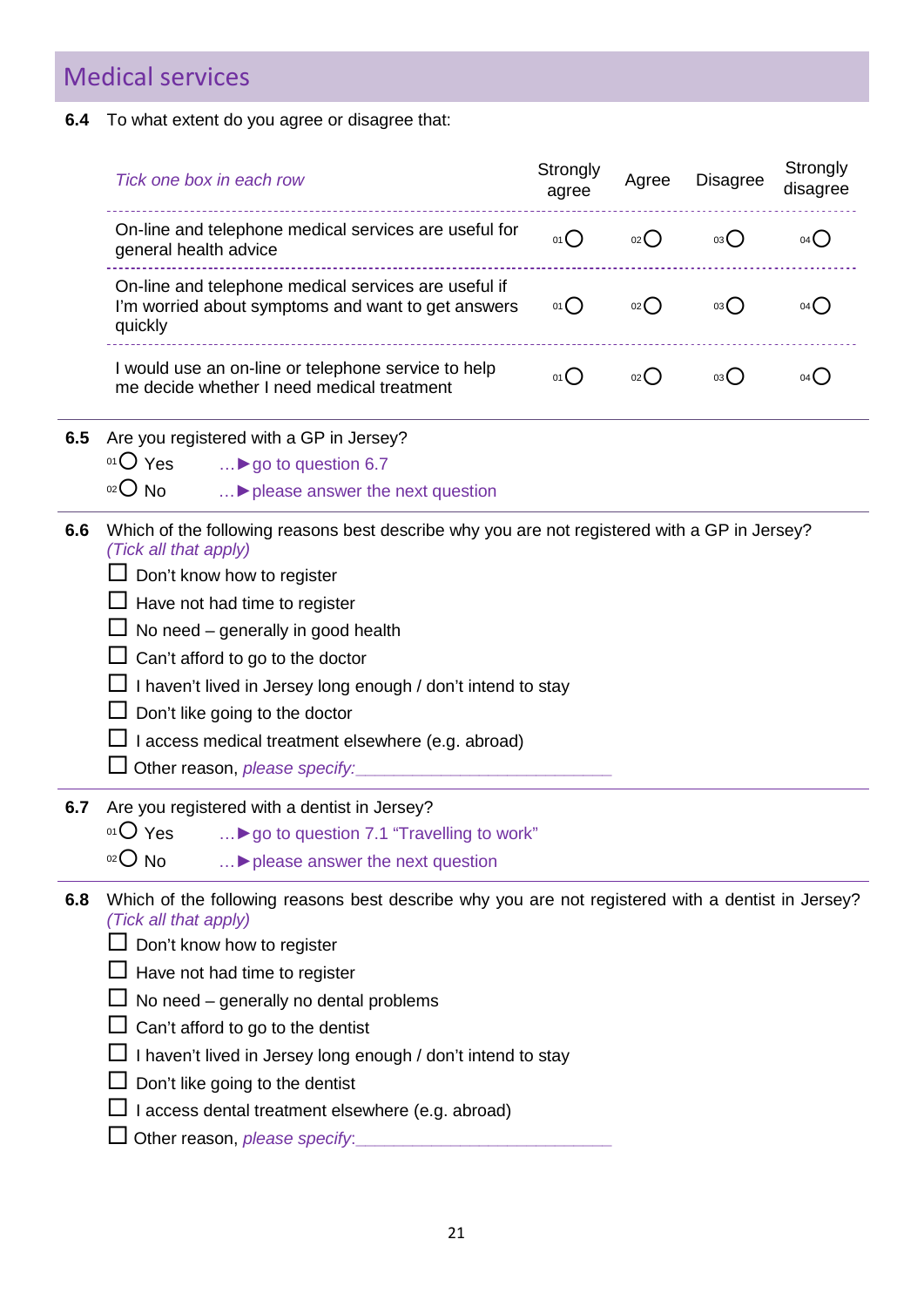# Travelling to work

**► If you do not work, go to question 7.4 "Facilities in Jersey"** 

**7.1** How do you usually travel to work, the majority of the time*? (Tick one box only)*

- *Tick the box for the longest part, by distance, of your usual journey to work*
- 01 O Motorbike / moped
- $02$  Walk
- 03 Cycle
- $04$  Bus
- $05$  Taxi
- $06$  I work from home / I live at place of work
- $107$  Car or van on my own
- $08$  Car or van with other people

**► If you usually travel to work by car, van or taxi please answer the next question**

**► Otherwise go to question 7.3**

| $\circ$ <sup>o8</sup> $\bigcirc$ Car or van with other people                                                                                                                                                                   |                              |                |                             |        |                   |                   |               |
|---------------------------------------------------------------------------------------------------------------------------------------------------------------------------------------------------------------------------------|------------------------------|----------------|-----------------------------|--------|-------------------|-------------------|---------------|
| you usually travel to work by car, van or taxi please answer the next question.<br>therwise go to question 7.3                                                                                                                  |                              |                |                             |        |                   |                   |               |
| How often do you use any other ways to travel to work as the longest part of your journey?                                                                                                                                      |                              |                |                             |        |                   |                   |               |
| Tick one box on each row<br>__________________________                                                                                                                                                                          | 2 or more<br>times a<br>week | Once a<br>week | At least<br>once a<br>month |        | Occasion-<br>ally | Never             |               |
| Walk                                                                                                                                                                                                                            | 01                           | O <sub>2</sub> | 03O                         |        | $04$ $\bigcirc$   | $05$ <sup>O</sup> |               |
| Cycle                                                                                                                                                                                                                           | 01()                         | 02O            | $03$ <sup>O</sup>           |        | 04()              | 05()              |               |
| <b>Bus</b>                                                                                                                                                                                                                      | $01$ $\bigcirc$              | O(20)          | $03\bigcirc$                |        | 04()              | $05$ <sup>O</sup> |               |
| Do you work in town?<br>$01O$ Yes<br>$O02$ No                                                                                                                                                                                   |                              |                |                             |        |                   |                   |               |
| cilities in Jersey                                                                                                                                                                                                              |                              |                |                             |        |                   |                   |               |
| How do you rate the following in Jersey?<br>Tick one box in each row                                                                                                                                                            |                              |                | Very<br>good                | Good   | Poor              | Very<br>poor      | Don't<br>know |
| Condition of the surfaces of main roads                                                                                                                                                                                         |                              |                | 01()                        | 02     | 03()              | $04$ <sup>O</sup> | 05()          |
| $\sim$ 1992 . The contract of the contract of the contract of the contract of the contract of the contract of the contract of the contract of the contract of the contract of the contract of the contract of the contract of t |                              |                | $\sim$                      | $\sim$ | $\sim$            | ⌒                 | ⌒             |

- **7.3** Do you work in town?
	- 01<sup>O</sup> Yes
	- $02$  No

# Facilities in Jersey

**7.4** How do you rate the following in Jersey?

| Tick one box in each row                | Verv<br>qood | Good       | Poor | Verv<br>poor  | Don't<br>know |  |
|-----------------------------------------|--------------|------------|------|---------------|---------------|--|
| Condition of the surfaces of main roads | $01$ $($     | $_{02}( )$ | 03() | $04$ $\left($ | 05()          |  |
| Condition of the surfaces of pavements  | 01(          | $_{02}( )$ | 03() | 04(           | 05()          |  |

**7.5** How strongly do you agree or disagree with the following statement: "*The public is well informed about road resurfacing works*"

 $01$  Strongly agree

- $02$  Agree
- 03 Disagree
- 04 O Strongly disagree
- 05<sup>O</sup> Don't know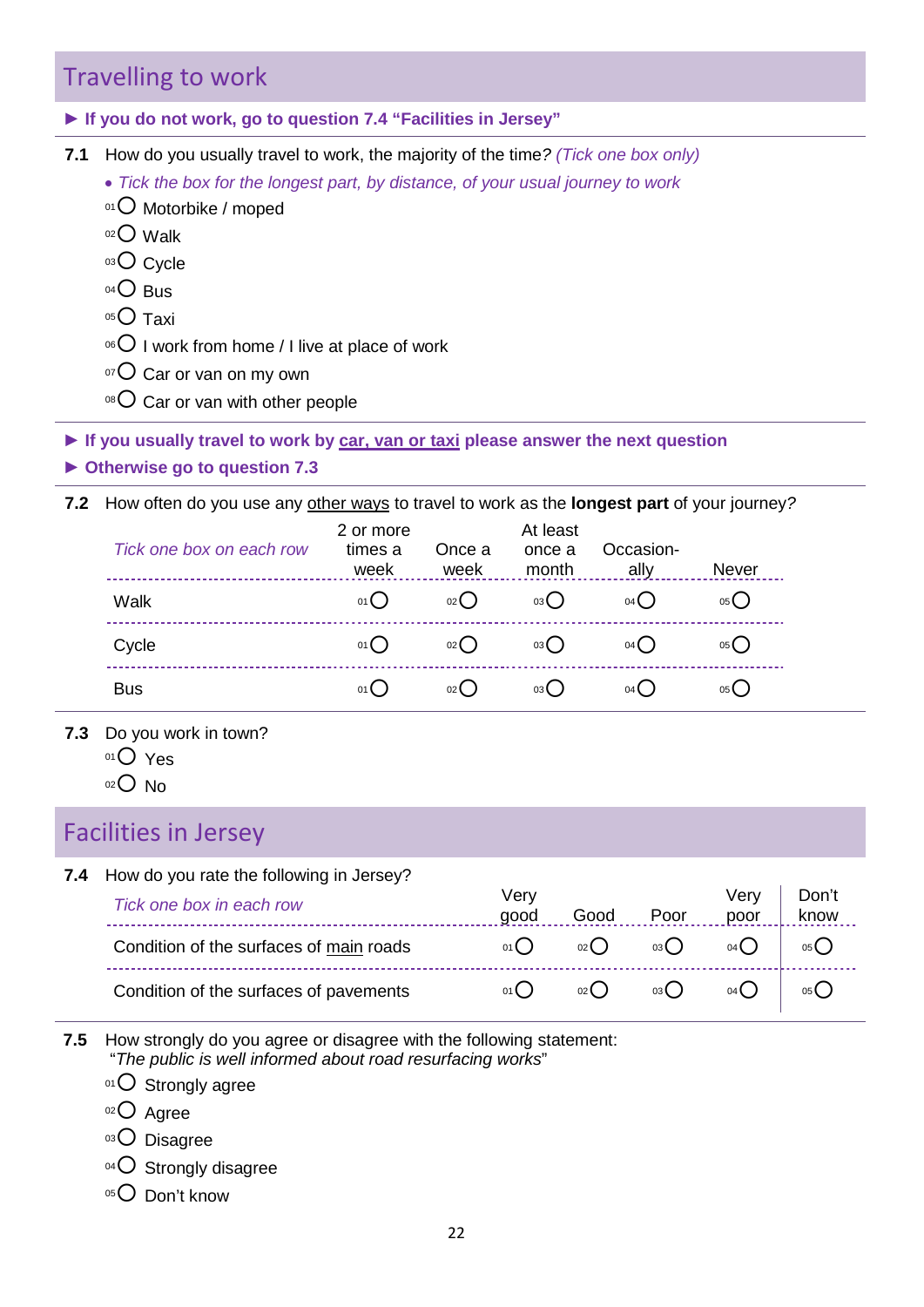# Facilities in Jersey

**7.6** How have you previously found out about road works in Jersey? *(Tick all that apply)*

States of Jersey website (www.gov.je)

- $\square$  Dedicated radio traffic news
- $\Box$  News story (newspaper, radio, TV)
- $\Box$  JEP advert
- $\Box$  Letter
- $\square$  Public exhibition
- $\Box$  Signs at site
- **7.7** How do you rate the following in Jersey?

| Tick one box in each row                                       | Very<br>good      | Good               | Poor            | Very<br>poor      | Don't<br>know     |  |
|----------------------------------------------------------------|-------------------|--------------------|-----------------|-------------------|-------------------|--|
| Cleanliness of roads and pavements                             | $01$ $\bigcirc$   | 02                 | $03\bigcirc$    | $04$ $\bigcirc$   | 05                |  |
| Cleanliness of car parks                                       | 01()              | 02                 | 03 <sup>o</sup> | $04$ $\bigcirc$   | 05                |  |
| Cleanliness of public toilets                                  | 01()              | 02                 | 03 <sup>o</sup> | $04$ $\bigcirc$   | 05                |  |
| Cleanliness of main and fish market in town                    | $01$ <sup>O</sup> | 02                 | 03              | $04$ $\bigcirc$   | $05$ <sup>O</sup> |  |
| Cleanliness of promenades                                      | 01()              | $02$ $\bigcirc$    | 03              | $04$ $\bigcirc$   | 05()              |  |
| <b>Cleanliness of beaches</b>                                  | $01$ $\bigcirc$   | 02()               | 03()            | $04$ $\bigcirc$   | $05$ <sup>O</sup> |  |
| Cleanliness of piers and areas around the<br>harbour buildings | $01$ <sup>O</sup> | $_{02}$ $\bigcirc$ | 03()            | 04()              | $05$ <sup>O</sup> |  |
| How do you rate the following in Jersey?                       |                   |                    |                 |                   |                   |  |
| Tick one box in each row                                       | Don't<br>use      | Very<br>good       | Good            | Poor              | Very<br>poor      |  |
| <b>Howard Davis Park</b>                                       | $01$ $\bigcirc$   | 02                 | 03              | 04()              | 05                |  |
| Standard of Millbrook (Coronation) Park                        | 01()              | 02()               | 03()            | 04()              | 05()              |  |
| Standard of Millennium Town Park                               | 01                | $02$ $\bigcirc$    | 03()            | 04()              | $05$ <sup>O</sup> |  |
| <b>Standard of Sir Winston Churchill Park</b>                  | 01                | 02                 | 03              | 04()              | 05                |  |
| <b>Standard of Gorey Gardens</b>                               | 01()              | 02                 | 03()            | $04$ <sup>O</sup> | 05                |  |

**7.8** How do you rate the following in Jersey?

| Tick one box in each row                      | Don't<br>use    | Very<br>good      | Good | Poor | Very<br>poor |
|-----------------------------------------------|-----------------|-------------------|------|------|--------------|
| <b>Howard Davis Park</b>                      | 01()            | 02()              | 03() | 04() | 05           |
| Standard of Millbrook (Coronation) Park       | 01()            | $_{02}$ $\bigcap$ | 03() | 04() | 05           |
| <b>Standard of Millennium Town Park</b>       | $01$ $\bigcirc$ | 02()              | 03() | 04() | 05           |
| <b>Standard of Sir Winston Churchill Park</b> | 01()            | 02()              | 03() | 04() | 05()         |
| <b>Standard of Gorey Gardens</b>              | $01$ $\bigcirc$ | 02()              | 03() | 04() | 05           |
| Standard of other public gardens              | 01()            | $_{02}( )$        | 03() | 04() | 05           |
| Standard / quality of Railway Walk            | 01()            | 02()              | 03() | 04() | 05()         |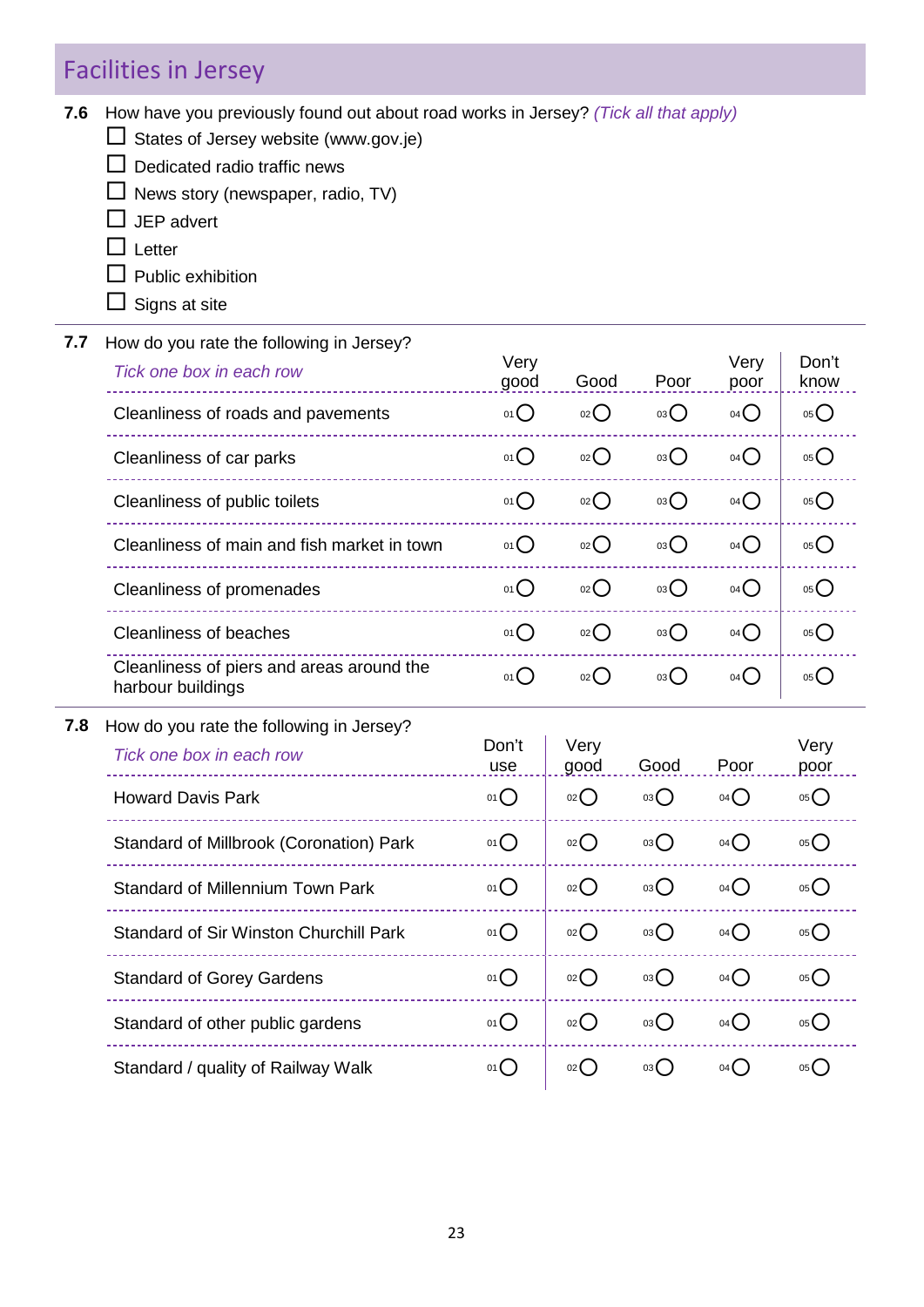**7.9** The Transport and Technical Services department aim to repair serious potholes on main roads within 48 hours of being made aware of them.

Do you think this length of time is………. *(Tick one only)*

- $01$  Very acceptable
- $02$  Quite acceptable
- $03$  Not very acceptable
- $04$  Not at all acceptable
- 05<sup>O</sup> Don't know

#### Recycling

**7.10** How much of each of the following items do you and your household recycle (i.e. take to a recycling facility and / or separate for doorstep collection)?

| facility and / or separate for doorstep collection)?<br>Don't |                                                             |                     |                   |                   |      |  |  |  |  |
|---------------------------------------------------------------|-------------------------------------------------------------|---------------------|-------------------|-------------------|------|--|--|--|--|
| Tick one box in each row                                      | All                                                         | Most                | Some              | None              | know |  |  |  |  |
| Newspapers and magazines                                      | 01                                                          | 02                  | $03\bigcirc$      | $04$ <sup>O</sup> | 05   |  |  |  |  |
| Cardboard                                                     | 01()                                                        | O(2C)               | 03O               | $04$ $\bigcirc$   | 05() |  |  |  |  |
| Glass bottles and jars                                        | 01()                                                        | 02()                | 03C               | $04$ $\bigcirc$   | 05() |  |  |  |  |
| Cans                                                          | 01()                                                        | 02                  | 03O               | $04$ $\bigcirc$   | 05   |  |  |  |  |
| <b>Plastic bottles</b>                                        | $01$ <sup>O</sup>                                           | $02$ $\binom{1}{2}$ | $03$ <sup>O</sup> | 04()              | 05() |  |  |  |  |
| Clothes / textiles                                            | 01                                                          | 02                  | 03 <sup>o</sup>   | $04$ <sup>O</sup> | 05() |  |  |  |  |
| <b>Batteries</b>                                              | $01$ $\bigcirc$                                             | $_{02}$ $\bigcirc$  | 03()              | 04()              | 05() |  |  |  |  |
| Electrical goods                                              | 01                                                          | $_{02}$ $\bigcirc$  | $03$ $\bigcirc$   | $04$ <sup>O</sup> | 05() |  |  |  |  |
| (Tick all that apply)                                         | Which of the following would encourage you to recycle more? |                     |                   |                   |      |  |  |  |  |
| Closer recycling facilities                                   |                                                             |                     |                   |                   |      |  |  |  |  |
| $\Box$ Storage space at home                                  |                                                             |                     |                   |                   |      |  |  |  |  |
| Having containers for recycling                               |                                                             |                     |                   |                   |      |  |  |  |  |
| More information on recycling facilities                      |                                                             |                     |                   |                   |      |  |  |  |  |
| Kerbside (doorstep) collections                               |                                                             |                     |                   |                   |      |  |  |  |  |
| Nothing                                                       |                                                             |                     |                   |                   |      |  |  |  |  |

**7.11** Which of the following would encourage you to recycle more?

- $\square$  Storage space at home
- $\Box$  Having containers for recycling
- $\Box$  More information on recycling facilities
- $\Box$  Kerbside (doorstep) collections
- $\Box$  Nothing
- **7.12** If you would not consider recycling more, why is this?

*(Tick all that apply)*

- $\Box$  I already recycle as much as possible
- $\Box$  Not interested
- $\Box$  Not enough time
- $\Box$  Not much household waste
- $\Box$  Not enough storage space
- Other, *please specify*:**\_\_\_\_\_\_\_\_\_\_\_\_\_\_\_\_\_\_\_\_\_\_\_\_\_\_\_\_**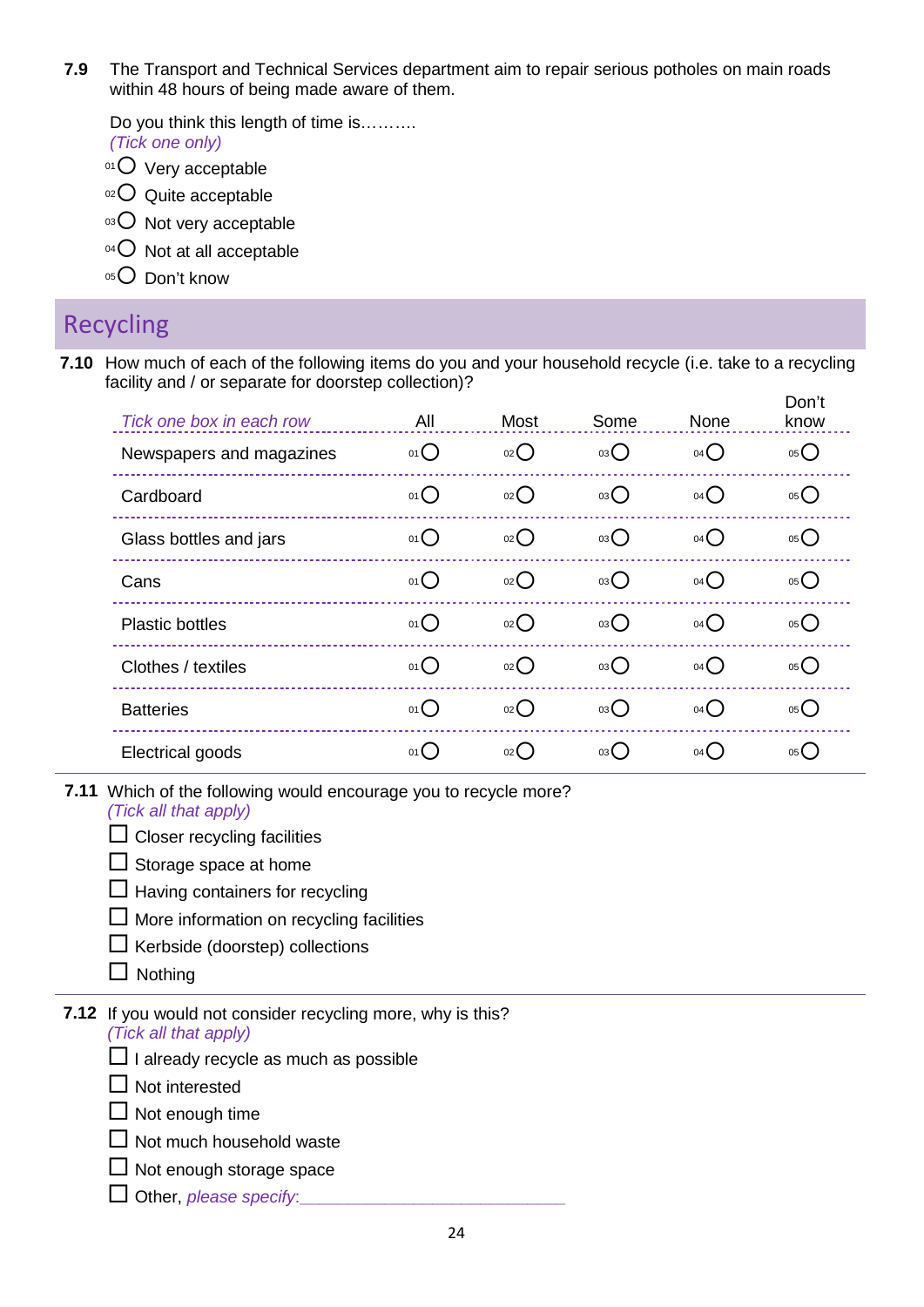# Recycling

- **7.13** Do you home compost your food and garden waste? (*Tick one only)*
	- 01 Yes
	- $02$  No
	- 03 Don't know
- **7.14** How do you recycle your household waste? Do you use…

| Tick one box in each row                                                                                                                                                                                                                                                                                                                                                                                                                                                                                                             | Yes                                  | <b>No</b>          |
|--------------------------------------------------------------------------------------------------------------------------------------------------------------------------------------------------------------------------------------------------------------------------------------------------------------------------------------------------------------------------------------------------------------------------------------------------------------------------------------------------------------------------------------|--------------------------------------|--------------------|
| Parish glass collection or glass banks                                                                                                                                                                                                                                                                                                                                                                                                                                                                                               | 01()                                 | $_{02}$ $\bigcirc$ |
| Parish doorstep recycling collection (kerbside)                                                                                                                                                                                                                                                                                                                                                                                                                                                                                      | 01                                   | 02                 |
| Island wide recycling banks for paper, cans and plastic bottles                                                                                                                                                                                                                                                                                                                                                                                                                                                                      | 01                                   | 02                 |
| Bellozanne's Household Recycling Centre                                                                                                                                                                                                                                                                                                                                                                                                                                                                                              | $01$ <sup><math>\degree</math></sup> | $_{02}$ $\bigcap$  |
| Bellozanne's Household Green Waste site                                                                                                                                                                                                                                                                                                                                                                                                                                                                                              | $01$ <sup>O</sup>                    | 02                 |
| Salvation Army clothing banks (textiles, clothes, shoes, etc.)                                                                                                                                                                                                                                                                                                                                                                                                                                                                       | 01C                                  | $02$ $\bigcirc$    |
| Battery recycling banks                                                                                                                                                                                                                                                                                                                                                                                                                                                                                                              | 01()                                 | 02                 |
| Home composter                                                                                                                                                                                                                                                                                                                                                                                                                                                                                                                       | 01()                                 | $_{02}$ $\bigcirc$ |
| Charity shops, car boot sales, etc                                                                                                                                                                                                                                                                                                                                                                                                                                                                                                   | 01()                                 | $_{02}$ $\bigcap$  |
| Other, please specify:                                                                                                                                                                                                                                                                                                                                                                                                                                                                                                               | 01()                                 | 02                 |
| How convenient is it for you to recycle your household waste?<br>$01$ Very convenient<br>$O02$ Fairly convenient<br>03 O Not very convenient<br>$04$ Not at all convenient<br>05 O Don't know                                                                                                                                                                                                                                                                                                                                        |                                      |                    |
| If you wanted to find out more information about how to recycle more of your household waste,<br>what would you do?<br>(Tick all that apply)<br>$\overline{a}$ $\overline{a}$ $\overline{a}$ $\overline{a}$ $\overline{a}$ $\overline{a}$ $\overline{a}$ $\overline{a}$ $\overline{a}$ $\overline{a}$ $\overline{a}$ $\overline{a}$ $\overline{a}$ $\overline{a}$ $\overline{a}$ $\overline{a}$ $\overline{a}$ $\overline{a}$ $\overline{a}$ $\overline{a}$ $\overline{a}$ $\overline{a}$ $\overline{a}$ $\overline{a}$ $\overline{$ |                                      |                    |

- **7.15** How convenient is it for you to recycle your household waste?
	- $01$  Very convenient
	- 02 Fairly convenient
	- 03 O Not very convenient
	- 04 O Not at all convenient
	- 05<sup>O</sup> Don't know

**7.16** If you wanted to find out more information about how to recycle more of your household waste, what would you do?

- $\square$  Contact the Recycling Officer
- $\Box$  Visit the States of Jersey website
- $\square$  Contact (or visit) my Parish Hall
- $\Box$  Look at the local media
- $\Box$  Ask family / friends
- Other, *please specify:***\_\_\_\_\_\_\_\_\_\_\_\_\_\_\_\_\_\_\_\_\_\_\_\_\_**
- $\square$  Don't know
- $\Box$  None of the above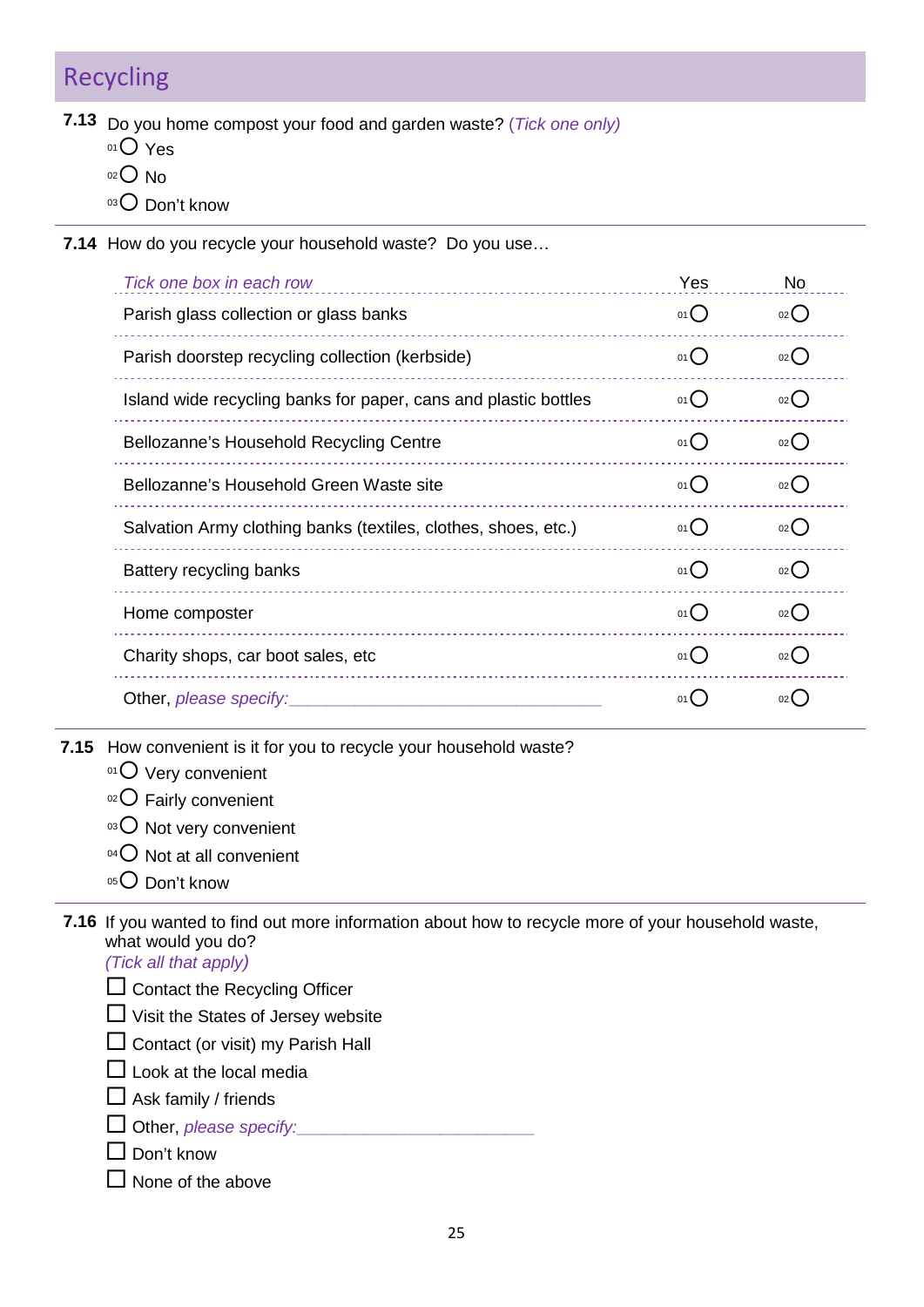- **7.17** When thinking about recycling your household waste, which of these statements best describes how important recycling is to you personally? *(Tick one only)*
	- $01$  Very important
	- $02$  Fairly important
	- $03$  Not very important
	- $04$  Not at all important
	- $05$  Don't know

|     | 7.18 To what extent do you agree or disagree with the following statements?                                                                                                                                                                                                                                                                                                                                          |                   |       |                 |                      |                   |  |  |  |
|-----|----------------------------------------------------------------------------------------------------------------------------------------------------------------------------------------------------------------------------------------------------------------------------------------------------------------------------------------------------------------------------------------------------------------------|-------------------|-------|-----------------|----------------------|-------------------|--|--|--|
|     | Tick one box in each row                                                                                                                                                                                                                                                                                                                                                                                             | Strongly<br>agree | Agree | <b>Disagree</b> | Strongly<br>disagree | Don't<br>know     |  |  |  |
|     | I know what happens to the materials<br>I recycle                                                                                                                                                                                                                                                                                                                                                                    | 01()              | O(2C) | 03()            | $04$ $\bigcirc$      | $05$ <sup>O</sup> |  |  |  |
|     | I know what materials can and can't<br>be recycled                                                                                                                                                                                                                                                                                                                                                                   | 01()              | 02    | 03()            | 04()                 | 05()              |  |  |  |
|     | I know where to find information<br>about recycling in Jersey                                                                                                                                                                                                                                                                                                                                                        | 01()              | O(2)  | 03<             | 04                   | 05()              |  |  |  |
|     | I understand the environmental<br>benefits of recycling                                                                                                                                                                                                                                                                                                                                                              | 01()              | 02    | 03()            | $04$ <sup>O</sup>    | 05()              |  |  |  |
|     | Careers                                                                                                                                                                                                                                                                                                                                                                                                              |                   |       |                 |                      |                   |  |  |  |
| 8.1 | Have you heard of "Careers Jersey"?<br>$O1O$ Yes<br>> please answer the next question<br>$O(10^{-12})$<br>I go to "Family policy" section                                                                                                                                                                                                                                                                            |                   |       |                 |                      |                   |  |  |  |
| 8.2 | If yes, how have you heard about Careers Jersey? (Tick all that apply)<br>Advertising (eg. bus station, posters)<br>Internet (eg. gov.je, Facebook, Twitter)<br>Events (Careers Fair, Higher Education Fair, Jobs Fairs)<br>Directions magazine / Undergraduate newsletter<br>Local media<br>Another States of Jersey scheme<br>Referral from non-States of Jersey agency<br>Word of mouth<br>Other, please specify. |                   |       |                 |                      |                   |  |  |  |
|     | Llouguau ceannad information, advise ar quidence from Coronra Jeropula the leat 3 years 2                                                                                                                                                                                                                                                                                                                            |                   |       |                 |                      |                   |  |  |  |

#### Careers

- <sup>02</sup> No …► go to "Family policy" section
- **8.2** If yes, how have you heard about Careers Jersey? *(Tick all that apply)*
	- $\Box$  Advertising (eg. bus station, posters)
	- $\Box$  Internet (eq. gov.je, Facebook, Twitter)
	- $\square$  Events (Careers Fair, Higher Education Fair, Jobs Fairs)
	- $\square$  Directions magazine / Undergraduate newsletter
	- $\Box$  Local media
	- □ Another States of Jersey scheme
	- $\Box$  Referral from non-States of Jersey agency
	- $\Box$  Word of mouth
	- Other, *please specify*:
- **8.3** Have you accessed information, advice or guidance from Careers Jersey in the last **3 years?** *(Tick all that apply)*
	- $\square$  I have not accessed any information or services
	- $\Box$  Over the phone / email
	- $\Box$  One-to-one appointment (in person)
	- $\Box$  Group workshop or talk
	- $\Box$  Online
	- $\Box$  Careers Jersey social media pages (eg. Facebook & Twitter)
	- $\Box$  Other, *please specify*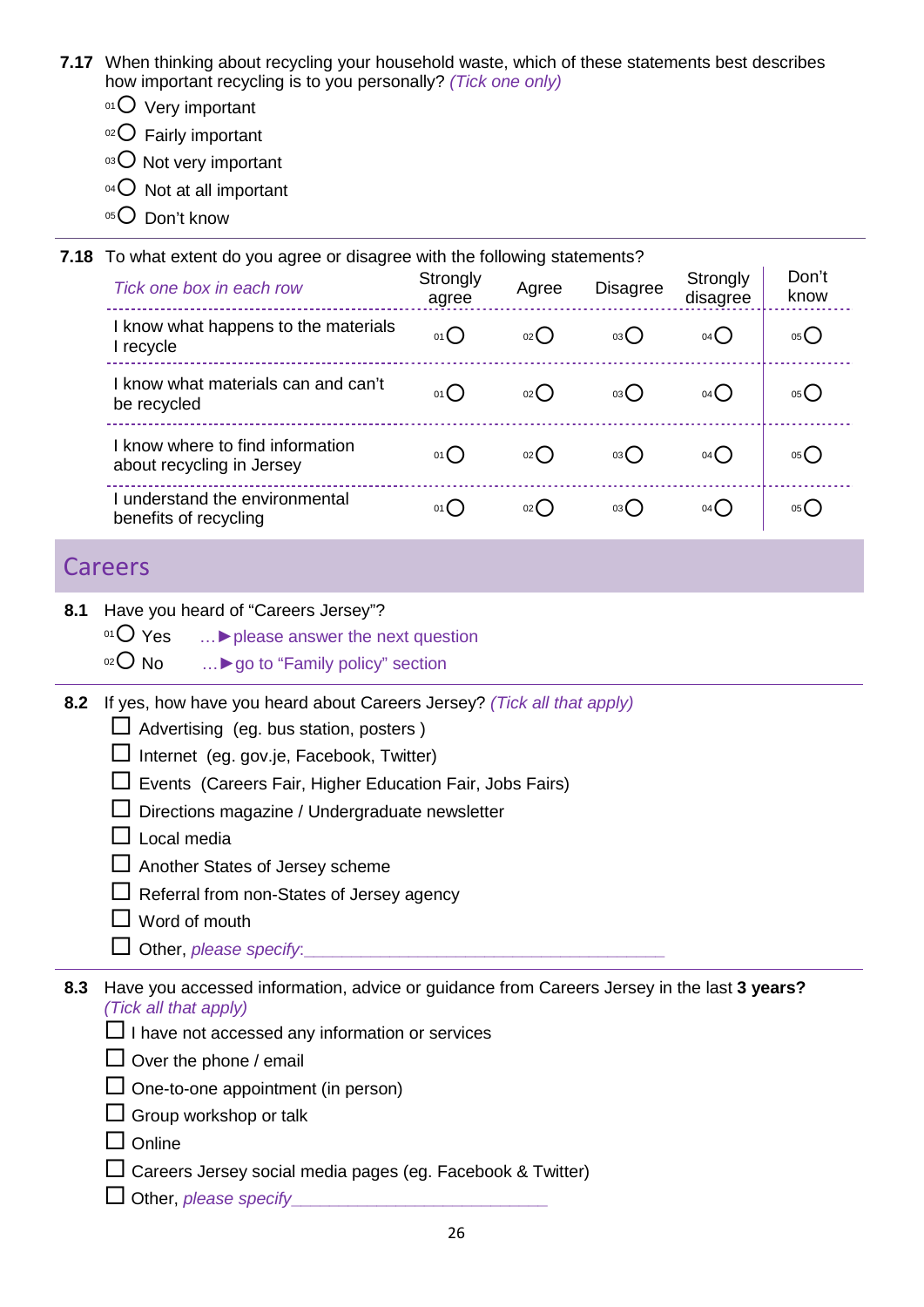- **8.4** If you haven't used any Careers Jersey services in the last **3 years**, why not? *(Tick all that apply)*
	- $\Box$  No need
	- $\Box$  I used other sources of information and / or help
	- $\Box$  I thought it was only available to those still in education
	- $\Box$  I thought it was only available to people who were unemployed
	- $\Box$  I wasn't aware of the services provided
	- Other, *please specify:***\_\_\_\_\_\_\_\_\_\_\_\_\_\_\_\_\_\_\_\_\_\_\_\_\_\_\_**

### Family policy

- **►If you are a parent to any children under the age of 16 and are currently involved in their care please answer this section.**
- **►Otherwise go to question 9.1 "Getting involved"**
- **8.5** Which of the following best describes your current situation? *(Tick one only)*
	- <sup>01</sup> I am currently on maternity / paternity leave …**►**go to question 8.8
	- <sup>o2</sup> I am currently employed in the matter of the matter of the matter of the matter of the matter of the matter of the matter of the matter of the matter of the matter of the matter of the matter of the matter of the mat
	- <sup>03</sup> I am not currently employed and mean and the next question
- **8.6** When do you currently plan to return to work?
	- $^{01}$  Within the next 12 months
	- $02$  1-2 years
	- $03 4$  years
	- $04$  5 years or more
	- $05$  Never I don't intend to return to work
- **8.7** What is the **main** reason that prevents you from returning to work? *(Tick one only)*
	- $01$  Cost of care for your child(ren)
	- $02$  Want to raise child(ren) personally
	- $03$  Health reasons
	- $04$  Nothing (don't need / want to work)
	- 05 Other, *please specify:*
- **8.8** Which one of the following, if any, would be **most important** in making working easier for you or encouraging you to return to work? **sample the following best describes your current situation?** (*Tick one only)*<br> **of the following best describes your current situation?** (*Tick one only)*<br> **am** currently on maternity / paternity leave .... ▶ go to ques

*(Tick one only)*

- $01$  More opportunities to take child related unpaid leave
- $02$  Flexible work
- 03 Cheaper childcare
- $^{04}$  Longer periods of maternity/paternity leave
- $05$  After school, breakfast or holiday clubs
- 06<sup>O</sup> Nothing
- <sup>07</sup> Other, *please specify:*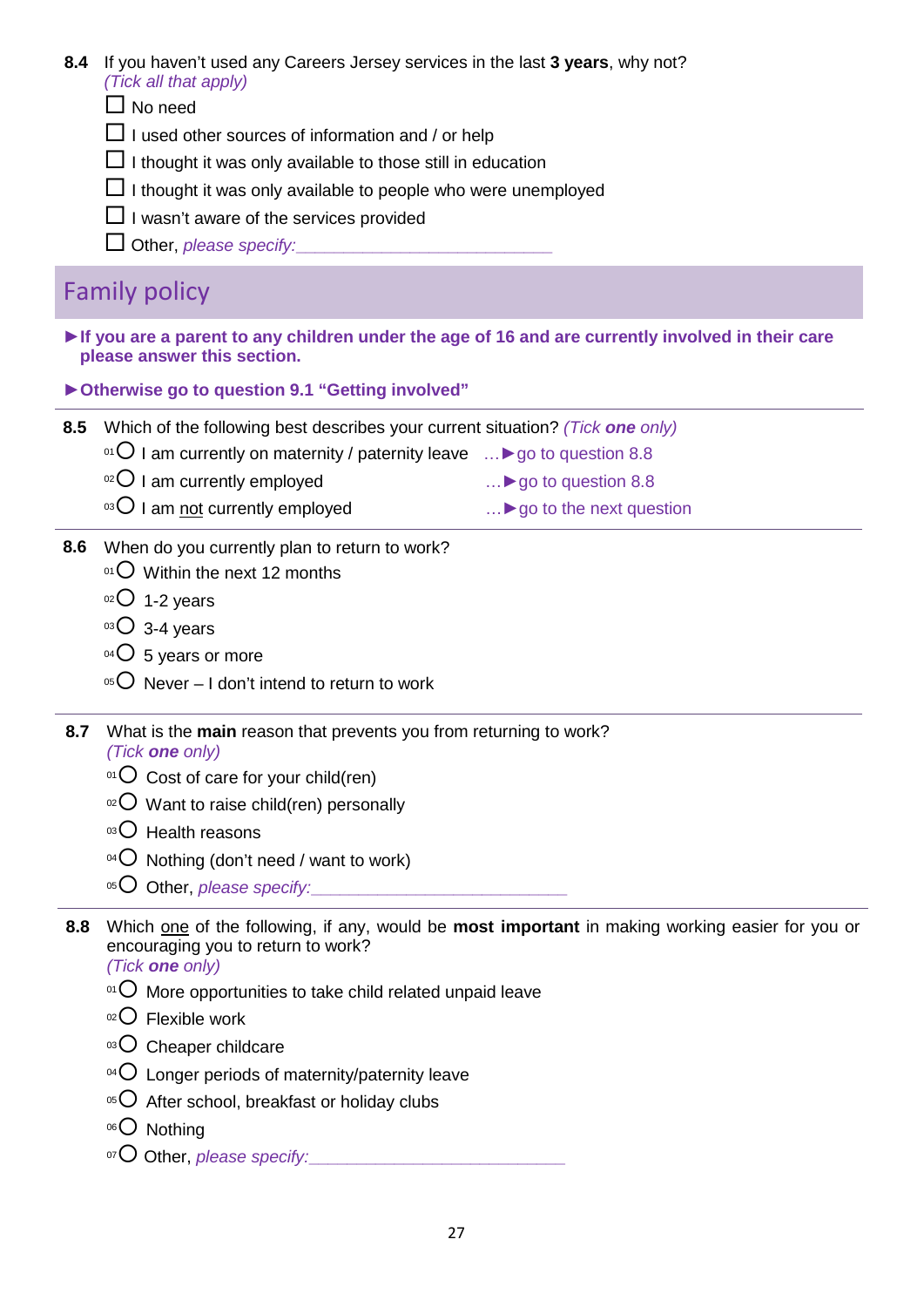## Getting involved

- **9.1** Did you vote in the Jersey elections in October 2011?
	- <sup>01</sup> Yes …**►** go to question 9.4
	- $02$  No
	- $03$  Can't remember
- **9.2** What was your main reason for not voting in October 2011? *(Tick all that apply)*
	- $\Box$  I was not eligible to vote
	- $\Box$  I could not get to a polling station
	- $\Box$  I don't understand the political system in Jersey
	- $\Box$  I didn't know where or when to vote
	- I deliberately decided not to vote …**►** go to the next question
	- Other reason, *please specify:***\_\_\_\_\_\_\_\_\_\_\_\_\_\_\_\_\_\_\_\_\_\_\_\_\_\_\_\_\_\_\_\_**
- **9.3** If you deliberately decided not to vote, for what reasons was this? *(Tick all that apply)*
	- $\Box$  I was not interested in the election
	- $\Box$  There was no one who I wanted to vote for
	- $\Box$  I didn't know enough about the candidates
	- $\square$  I wouldn't have made a difference to the election result
	- $\Box$  I was unsatisfied with the quality of the candidates
	- $\Box$  My vote wouldn't change things in Jersey
	- $\Box$  I don't trust the political system in Jersey
	- Other reason, *please specify:***\_\_\_\_\_\_\_\_\_\_\_\_\_\_\_\_\_\_\_\_\_\_\_\_\_\_\_\_\_\_\_\_**
- **9.4** Did you know that registered voters could have voted during the 3 week period before election day (a pre-poll vote)? **Exercised to the Control of the Control of the Control of the Control of the Control of the Control of the Control of the Control of the Control of the Control of the Sampley of the Belaction<br>
as not interested in the el** 
	- 01 Yes
	- $02$  No

**An Island-wide referendum took place in Jersey on 24 April 2013 on the future make-up of the States Assembly.** 

- **9.5** Did you vote in the Jersey referendum in April 2013?
	- <sup>01</sup> O No ∴ **⊳** go to the next question
	- <sup>02</sup> Yes …**►** go to question 9.7
	- <sup>03</sup> Can't remember …**►** go to question 9.7
- **9.6** What were your reasons for not voting in the referendum? *(Tick all that apply)*
	- $\Box$  I was not eligible to vote
	- $\Box$  I didn't know where or when to vote
	- $\Box$  It was too complicated
	- $\square$  There were no options that I wanted to vote for / reflected my views
	- $\Box$  I didn't know enough about the options
	- $\Box$  My vote wouldn't have made a difference
	- $\Box$  I was not interested
	- Other reason, *please specify:***\_\_\_\_\_\_\_\_\_\_\_\_\_\_\_\_\_\_\_\_\_\_\_\_\_\_\_\_\_\_\_\_**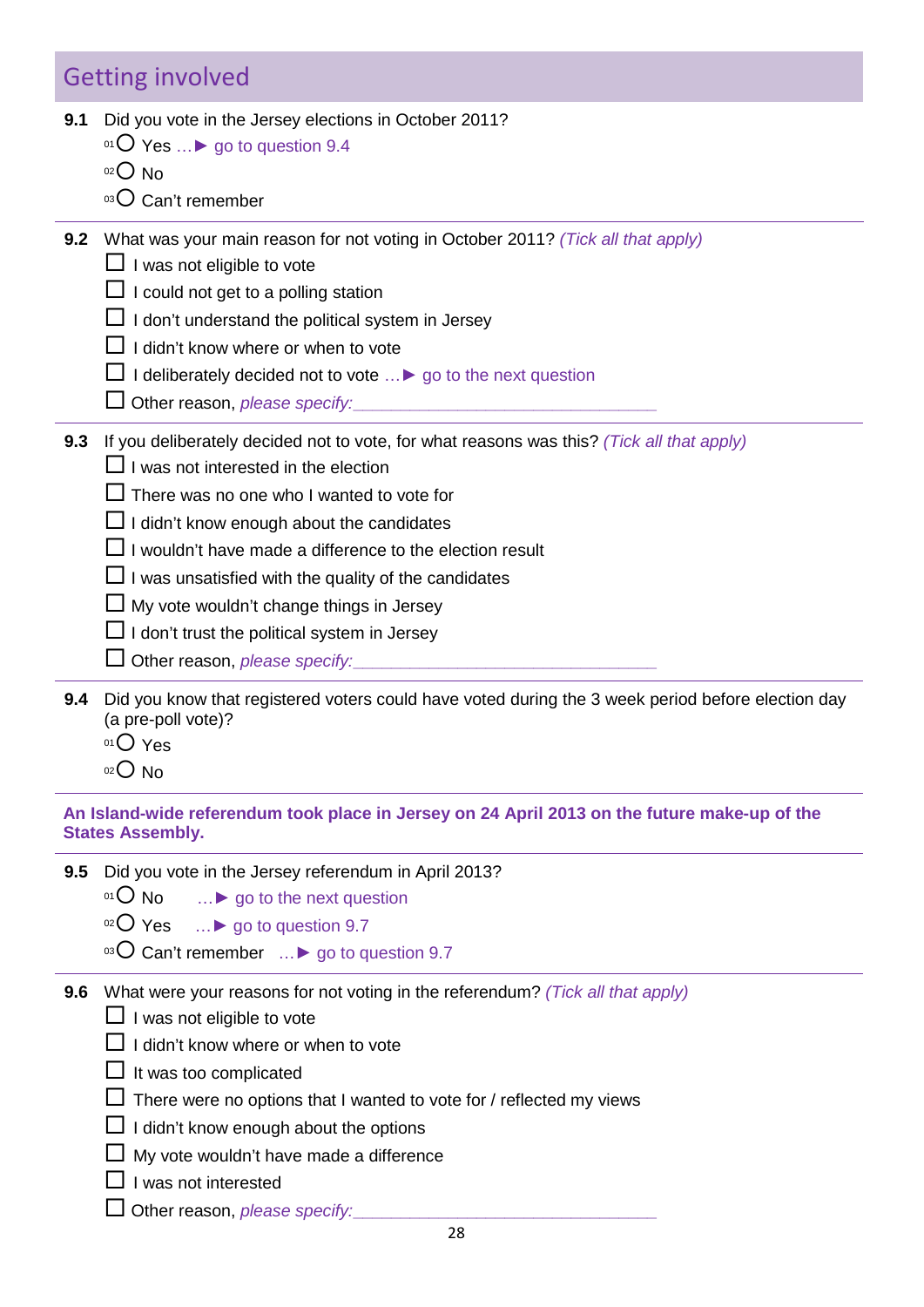# Getting involved

| In the last 12 months have you done any of the following?<br>(Tick all that apply):<br>$\Box$ Voiced your opinion to a politician or government official<br>Held a voluntary role within your Parish (e.g. Honorary Police, Roads Inspector, etc.)                            |                 |                                                            |                                                                                                                                                                                                                                                                                                                                                                                                                                                                                  |  |  |  |  |
|-------------------------------------------------------------------------------------------------------------------------------------------------------------------------------------------------------------------------------------------------------------------------------|-----------------|------------------------------------------------------------|----------------------------------------------------------------------------------------------------------------------------------------------------------------------------------------------------------------------------------------------------------------------------------------------------------------------------------------------------------------------------------------------------------------------------------------------------------------------------------|--|--|--|--|
| Taken part in a lawful public demonstration<br>Boycotted (avoided) certain products<br>I have not done any of these                                                                                                                                                           |                 |                                                            |                                                                                                                                                                                                                                                                                                                                                                                                                                                                                  |  |  |  |  |
|                                                                                                                                                                                                                                                                               |                 |                                                            |                                                                                                                                                                                                                                                                                                                                                                                                                                                                                  |  |  |  |  |
| Tick one box in each row                                                                                                                                                                                                                                                      | Yes             | No                                                         | Don't know                                                                                                                                                                                                                                                                                                                                                                                                                                                                       |  |  |  |  |
| Government                                                                                                                                                                                                                                                                    | 01              | 02                                                         | $03$ $\bigcap$                                                                                                                                                                                                                                                                                                                                                                                                                                                                   |  |  |  |  |
| Judicial system and courts                                                                                                                                                                                                                                                    | $01$ $\bigcirc$ | 02                                                         | $03$ <sup>O</sup>                                                                                                                                                                                                                                                                                                                                                                                                                                                                |  |  |  |  |
| Media                                                                                                                                                                                                                                                                         | $01$ $\bigcirc$ | 02                                                         | $03$ <sup>O</sup>                                                                                                                                                                                                                                                                                                                                                                                                                                                                |  |  |  |  |
| 01 Yes<br>$\ldots$ go to question 9.12<br>$O02$ No<br>▶ go to the next question                                                                                                                                                                                               |                 |                                                            |                                                                                                                                                                                                                                                                                                                                                                                                                                                                                  |  |  |  |  |
| (Tick all that apply)<br>I was not aware of any consultations<br>I chose not to contribute<br>It was too complicated<br>It was too time consuming<br>My views would not have made a difference<br>Not relevant to me<br>I was not interested<br>Other reason, please specify: |                 |                                                            |                                                                                                                                                                                                                                                                                                                                                                                                                                                                                  |  |  |  |  |
| in the future? (Tick all that apply)<br>More on-line surveys<br>Invitation to take part (e.g. by post or email)<br>Less documentation to read<br>$\perp$ More publicity<br>$\Box$ Nothing                                                                                     |                 |                                                            |                                                                                                                                                                                                                                                                                                                                                                                                                                                                                  |  |  |  |  |
|                                                                                                                                                                                                                                                                               |                 | Signed a petition (including an email or on-line petition) | Do you have confidence in the following institutions in Jersey?<br>Have you taken part in any States of Jersey public consultations in the last 12 months?<br>9.10 For what reasons have you not taken part in any government consultations in the last 12 months?<br>9.11 Which of the following, if anything, would encourage you to take part in a government consultation<br>Did you know that you gan gian up an the Ctates wabgite (www.govie) to resolve amoile about the |  |  |  |  |

- **9.12** Did you know that you can sign up on the States website (www.gov.je) to receive emails about the latest public consultations?
	- 01 Yes
	- $02$  No